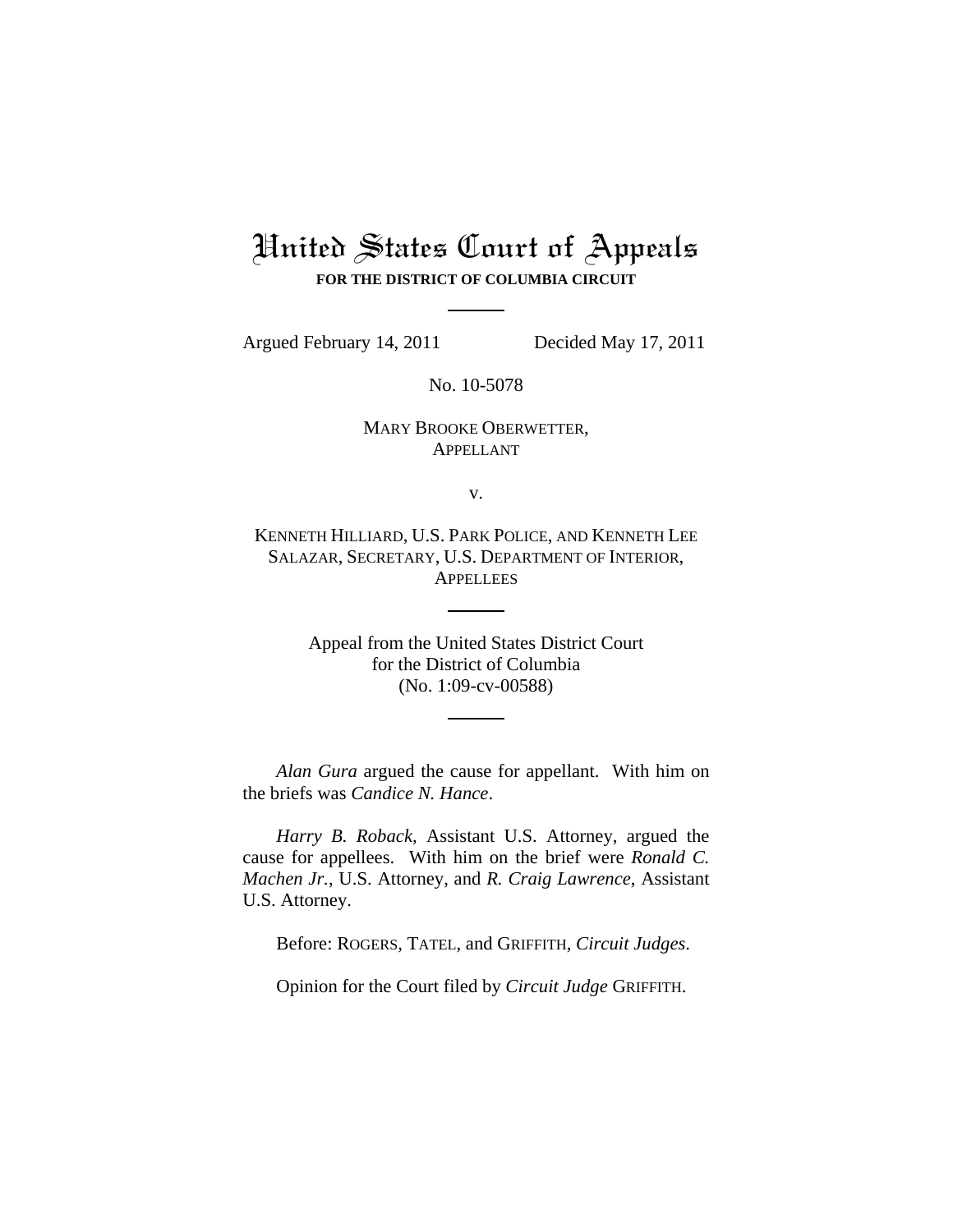GRIFFITH, *Circuit Judge*: Late on the eve of the 265th birthday of Thomas Jefferson—Author of the Declaration of American Independence, of the Statute of Virginia for Religious Freedom, and Father of the University of Virginia—Officer Kenneth Hilliard of the United States Park Police arrested plaintiff Mary Brooke Oberwetter when she refused to stop what she describes as "silent expressive dancing" inside the Jefferson Memorial. She filed suit against Hilliard and the government alleging violations of her First and Fourth Amendment rights. The district court dismissed her complaint. For the reasons that follow, we affirm.

I

At quarter to midnight on April 12, 2008, Oberwetter and seventeen friends entered the Jefferson Memorial to "celebrate and honor the former President . . . by ushering in his birthday with silent dance."<sup>1</sup> Appellant's Br. 4. According to Oberwetter, the dancing expressed admiration for Mr. Jefferson's political legacy. "In the individualist spirit for which Jefferson is known, the dancers danced for the most part by themselves, in place, each listening to his or her music on headphones." Compl. ¶ 13. The dancing took place inside the Memorial, a circular structure with a domed roof and colonnaded perimeter. "Apart from [Oberwetter] and her associates, and employees of the National Park Service, there

<sup>&</sup>lt;sup>1</sup> For his part, Mr. Jefferson is on record discouraging celebration of his birthday. "On Mr. Jefferson's accession to the Presidency [visitors] had waited on him, requesting to be informed, which was his birthday, as they wished to celebrate it with proper respect. 'The only birthday I ever commemorate,' replied he, 'is that of our Independence, the Fourth of July.'" THE FIRST FORTY YEARS OF WASHINGTON SOCIETY 398 (Gaillard Hunt ed., Scribner's Sons 1906).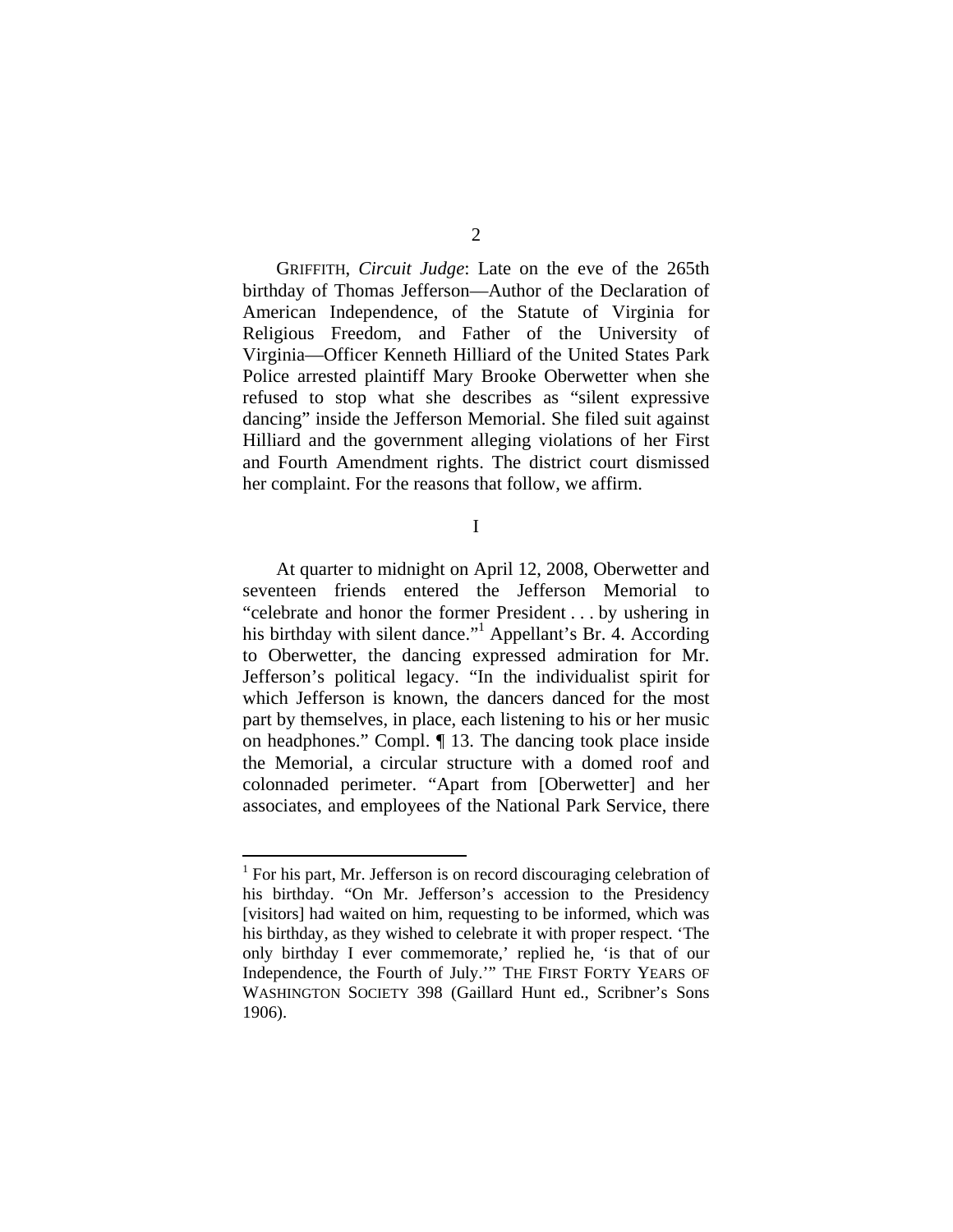were very few visitors to the Jefferson Memorial at the time of the dancing." *Id.* ¶ 15.

A group of United States Park Police officers ordered the dancers to disperse. Oberwetter states that she did not immediately comply but removed a headphone from one ear and asked Officer Hilliard "why he was ordering her to leave, and what law she was violating." *Id.* ¶ 18. Hilliard offered no explanation, but continued to insist that she stop dancing and leave immediately. Rather than complying, Oberwetter again asked Hilliard to "provide a lawful reason why she needed to do so," but he "refused to offer any reason whatsoever for his demands, and instead arrested [her]." *Id.* ¶ 19. Oberwetter further alleges that Hilliard "used more force than was necessary . . . , ripping apart her earbud, shoving her against a pillar, and violently twisting her arm." *Id*. ¶ 21. The Park Police took her into custody for some five hours of processing, after which they cited her for "[i]nterfering with an agency function" in violation of 36 C.F.R. § 2.32 (prohibiting "[t]hreatening, resisting, intimidating, or intentionally interfering with a government employee or agent engaged in an official duty, or on account of the performance of an official duty").

Three days later, Park Police officers visited Oberwetter's home and gave her two superseding citations one for "interfering with an agency function," and another for "[d]emonstrating without a permit" in violation of the National Park Service Regulations. *See* 36 C.F.R. § 7.96(g)(3)(ii)(C). On May 21, 2008, Oberwetter appeared before the district court to defend the charges. According to her complaint, the court found that "the prosecution . . . was not properly before the Court and advised . . . Hilliard that if he wished to proceed, he would have to properly prepare the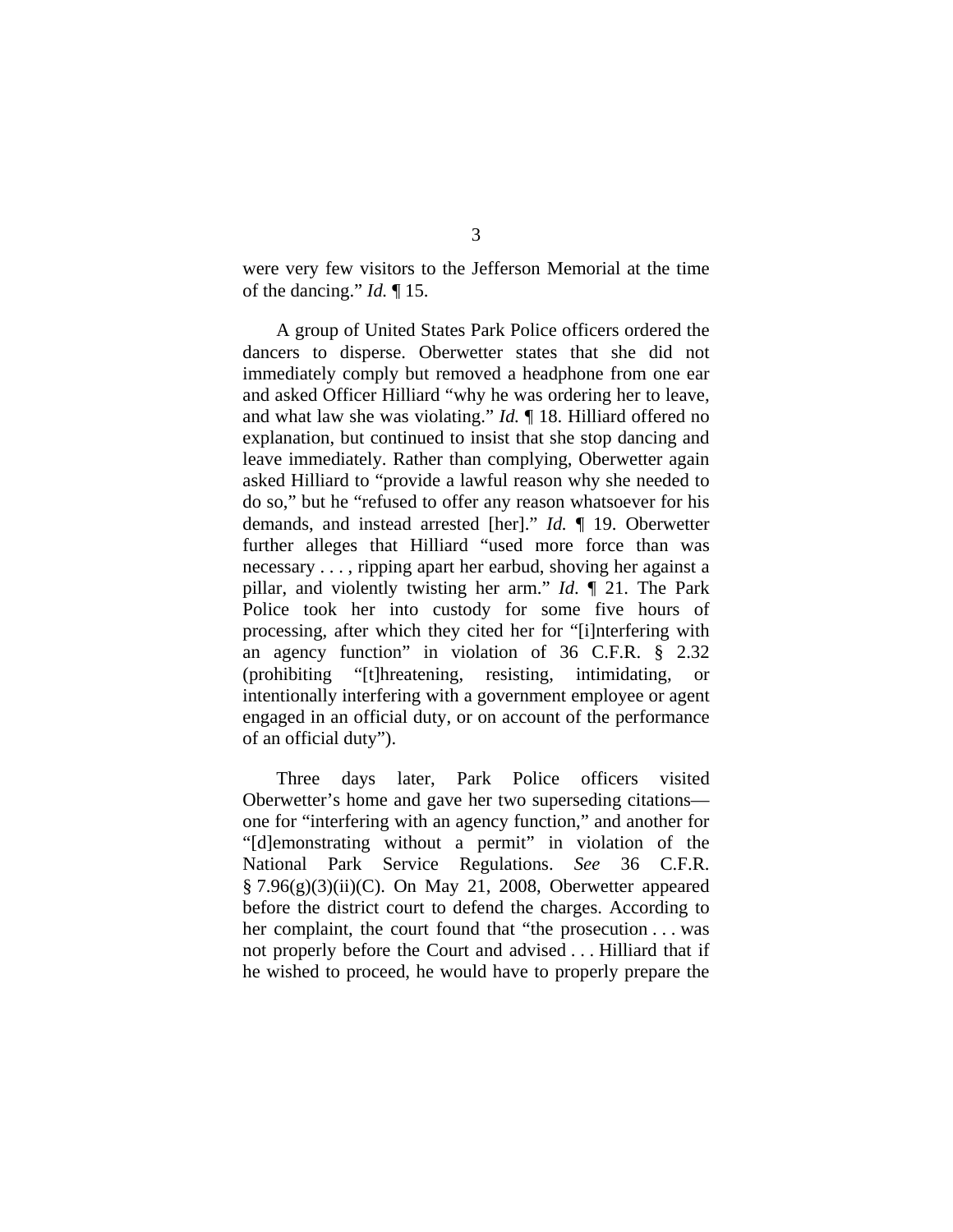matter for hearing." Compl. ¶ 25. The Park Police have not pressed the matter since.

Oberwetter subsequently filed this suit, arguing that Hilliard's enforcement of the Park Service Regulations to prohibit her expressive dancing violated her First Amendment rights to free speech and assembly. She sought injunctive and declaratory relief, stating that she "would again silently dance at the Jefferson Memorial to commemorate Thomas Jefferson's birthday, by herself, and with other like-minded people, but refrains from doing so because she reasonably fears arrest, prosecution, fine, and/or incarceration if she were to do so again." *Id.* ¶ 26. She also brought three *Bivens* claims for money damages against Hilliard in his personal capacity, alleging violations of her First and Fourth Amendment rights.

The district court dismissed Oberwetter's complaint for failure to state a claim, holding that she was lawfully arrested for violating the reasonable regulations that govern the Jefferson Memorial, a nonpublic forum reserved for the tranquil commemoration of Mr. Jefferson's legacy. *Oberwetter v. Hilliard*, 680 F. Supp. 2d 152 (D.D.C. 2010). The court further held that Hilliard had probable cause to make the arrest, and that he used reasonable force to subdue Oberwetter without injury after she twice refused his lawful orders. We take jurisdiction pursuant to 28 U.S.C. § 1291, reviewing the district court's dismissal de novo. *See Muir v. Navy Fed. Credit Union*, 529 F.3d 1100, 1108 (D.C. Cir. 2008). In reviewing a dismissal for failure to state a claim, "we must treat the complaint's factual allegations as true, must grant [the] plaintiff the benefit of all reasonable inferences from the facts alleged, and may uphold the dismissal only if it appears beyond doubt that the plaintiff can prove no set of facts in support of [her] claim which would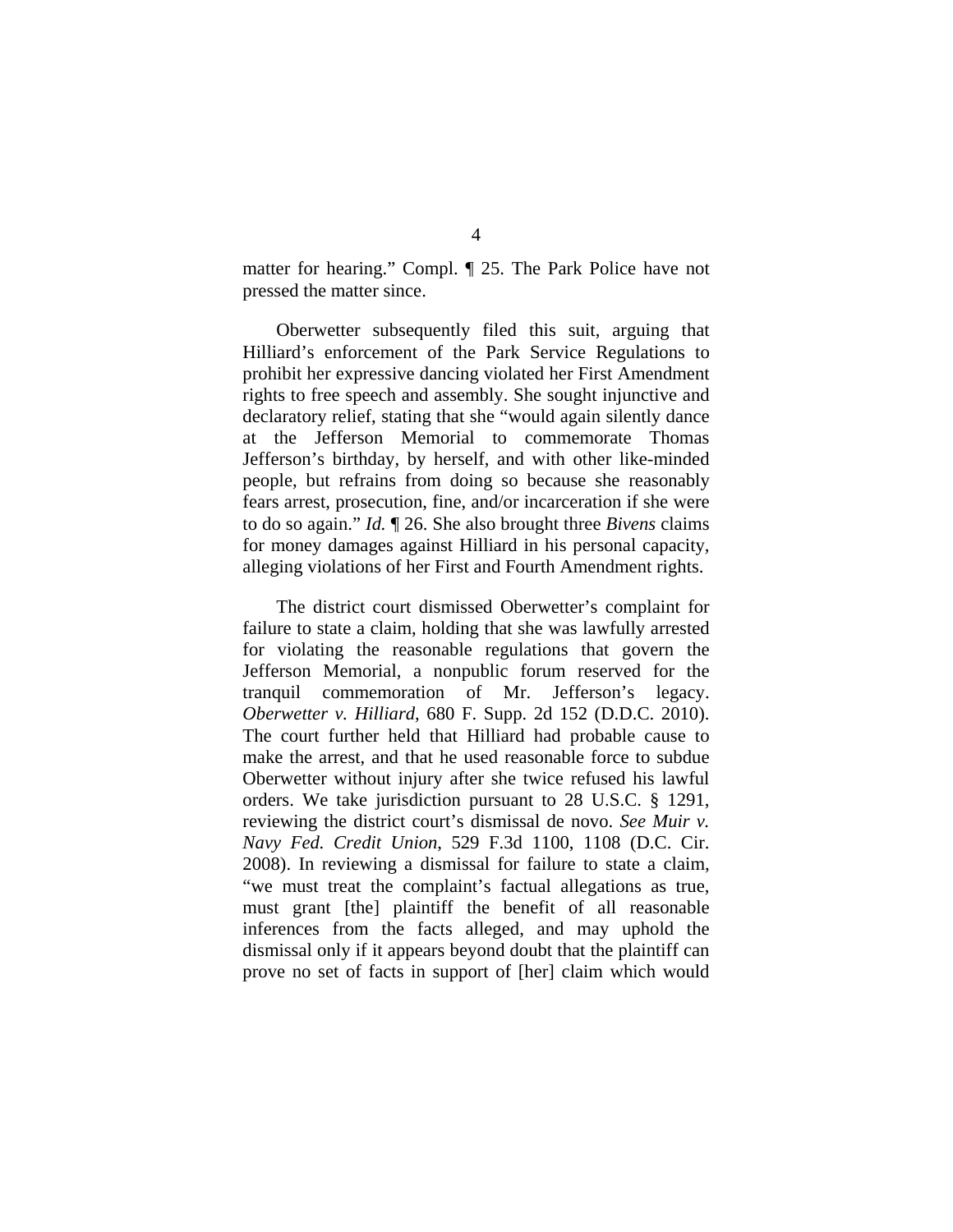entitle [her] to relief." *Shea v. Rice*, 409 F.3d 448, 450 n.2 (D.C. Cir. 2005) (citation omitted).

II

 As a threshold matter, Oberwetter contends that the National Park Service misread its own regulations in treating her expressive dancing as unlawful. Ordinarily, we "accord an agency's interpretation of its own regulations a high level of deference, accepting it unless it is plainly wrong." *Howmet Corp. v. EPA*, 614 F.3d 544, 549 (D.C. Cir. 2010) (internal quotation marks omitted). Here, however, because the Park Service's interpretation of its regulations could lead to criminal sanctions against Oberwetter, our deference is constrained by the need to ensure that she had fair warning. *See United States v. McGoff*, 831 F.2d 1071, 1077 (D.C. Cir. 1987) ("In the criminal context, courts have traditionally required greater clarity in draftsmanship than in civil contexts, commensurate with the bedrock principle that in a free country citizens who are potentially subject to criminal sanctions should have clear notice of the behavior that may cause sanctions to be visited upon them."); *see also Rollins Envtl. Servs., Inc. v. EPA*, 937 F.2d 649, 654 (D.C. Cir. 1991). We are satisfied that the Regulations give fair notice that expressive dancing is prohibited inside the Jefferson Memorial.

 The Regulations provide that, within the park areas of the National Capital Region, "[d]emonstrations and special events may be held only pursuant to a permit . . . . " 36 C.F.R. § 7.96(g)(2)*.* "Demonstrations" include:

picketing, speechmaking, marching, holding vigils or religious services and all other like forms of conduct which involve the communication or expression of views or grievances, engaged in by one or more persons, the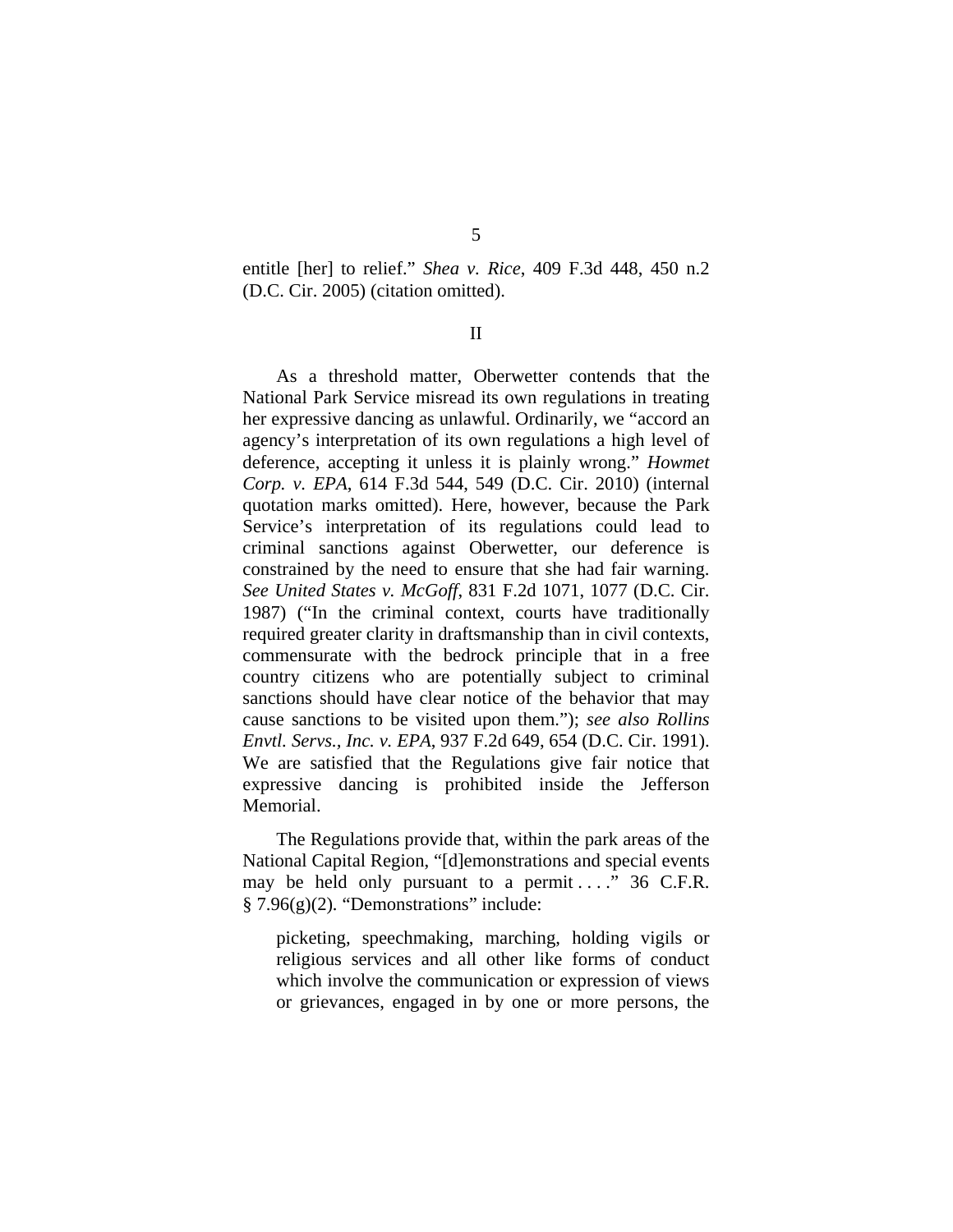conduct of which has the effect, intent or propensity to draw a crowd or onlookers. [The] term does not include casual park use by visitors or tourists which does not have an intent or propensity to attract a crowd or onlookers.

## *Id.*§ 7.96(g)(1)(j).<sup>2</sup>

<u>.</u>

 Oberwetter argues that her silent expressive dancing was not a demonstration because it was not "like" the enumerated activities of "picketing, speechmaking, marching, [or] holding vigils or religious services." *Id.* § 7.96(g)(1)(i). Unlike those examples, she argues, her expressive dancing was not an "organized group activity in which a uniform message is passionately conveyed." Appellant's Br. 15. She further claims that her conduct falls within the exception for "casual park use." *Id.* Dancing silently in place while listening to headphones, she says, is something that people do in the course of ordinary activity—waiting for the bus, standing on the sidewalk, etc.—and does not have the "effect, intent or propensity to draw a crowd or onlookers." 36 C.F.R.  $§ 7.96(g)(1)(i).$ 

 The district court properly rejected Oberwetter's arguments. Under the Park Service Regulations, a demonstration need not be an "organized group activity," but may consist of "one or more persons." *Id.* Oberwetter's expressive dancing falls within the spectrum of examples of prohibited activities, which range from "the boisterousness of picketing or speechmaking to the quiet solicitude of a vigil."

 $2$  On January 3, 2011, the Park Service issued a notice of proposed rulemaking that "would revise the definition of demonstration at 36 C.F.R.  $7.96(g)(1)(i)$  by eliminating the term 'intent or propensity' where it appears in the definition and replace it with 'reasonably likely.'" 76 Fed. Reg. 57, 57.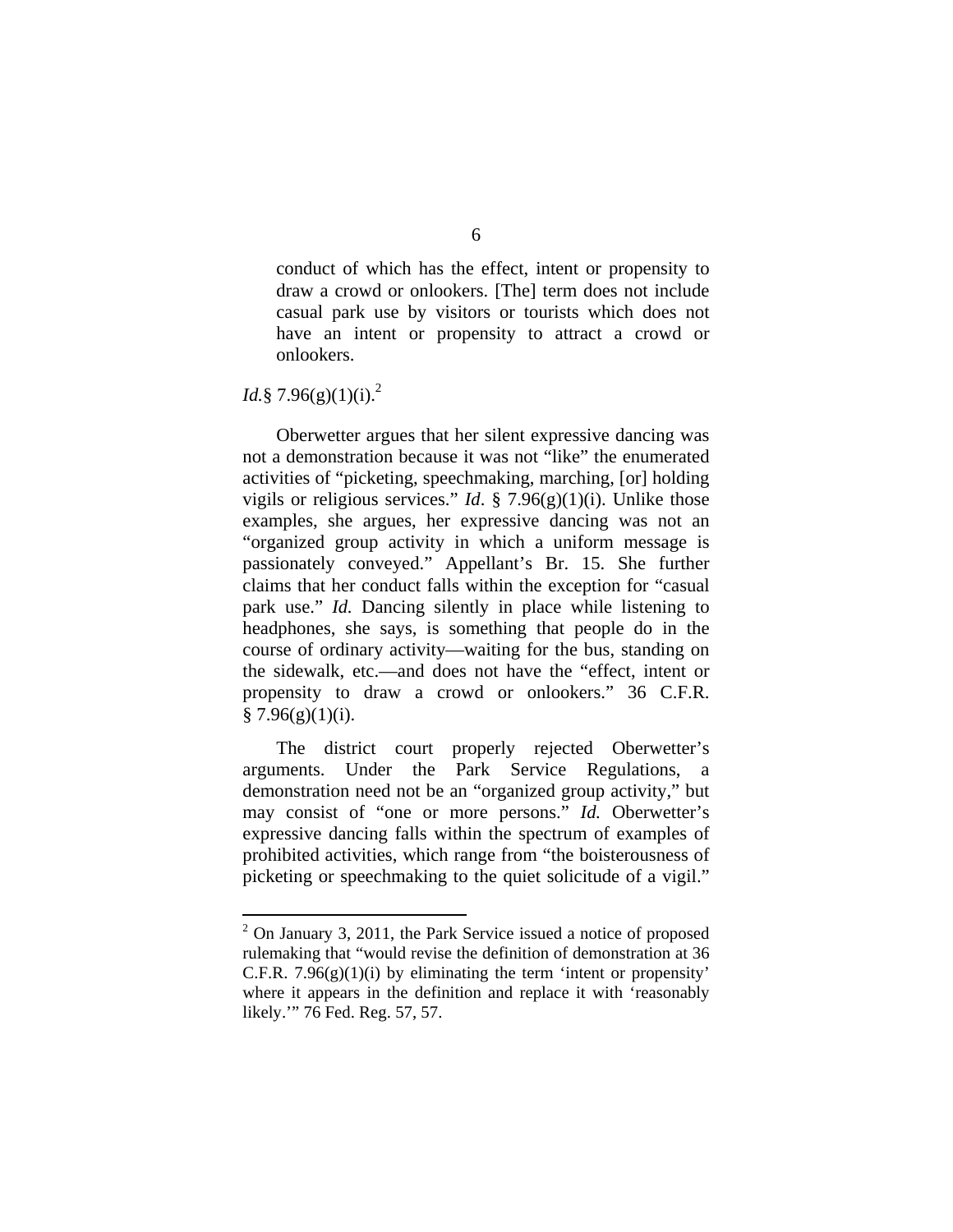*Oberwetter*, 680 F. Supp. 2d at 161. Although silent, Oberwetter's dancing was a conspicuous expressive act with a propensity to draw onlookers. True, it occurred close to midnight on a weekend, making it less likely that a crowd would gather. But the question is not whether her dancing was likely to attract attention at that particular time. As with the other prohibited activities of "picketing, speechmaking, marching, [and] holding vigils or religious services," expressive dancing might not draw an audience when nobody is around. But the conduct is nonetheless prohibited because it stands out as a type of performance, creating its own center of attention and distracting from the atmosphere of solemn commemoration that the Regulations are designed to preserve.

 Taking another tack, Oberwetter argues that even if she engaged in a demonstration inside the Memorial, she was free to do so because her group of silent dancers was never larger than 18 people. The Regulations allow for groups of 25 or fewer to demonstrate without a permit "provided that the other conditions required for the issuance of a permit are met." 36 C.F.R. § 7.96(g)(2)(i) (emphasis omitted). She admits, as she must, that the Regulations state that "[n]o permits may be issued authorizing demonstrations or special events in . . . [t]he Jefferson Memorial, which means the circular portion of the Jefferson Memorial enclosed by the outermost series of columns, and all portions on the same levels or above the base of these columns, except for the official annual commemorative Jefferson birthday ceremony." *Id.*  $\frac{8}{3}$  7.96(g)(3)(ii). But, she argues, this is not a "condition" required for the issuance of a permit. In her view, there are no conditions at all for the issuance of a permit for demonstrations inside the Memorial, and so groups of 25 or fewer must be allowed to demonstrate there.

 This argument can be readily rejected. As the district court rightly observed, the much more natural reading of the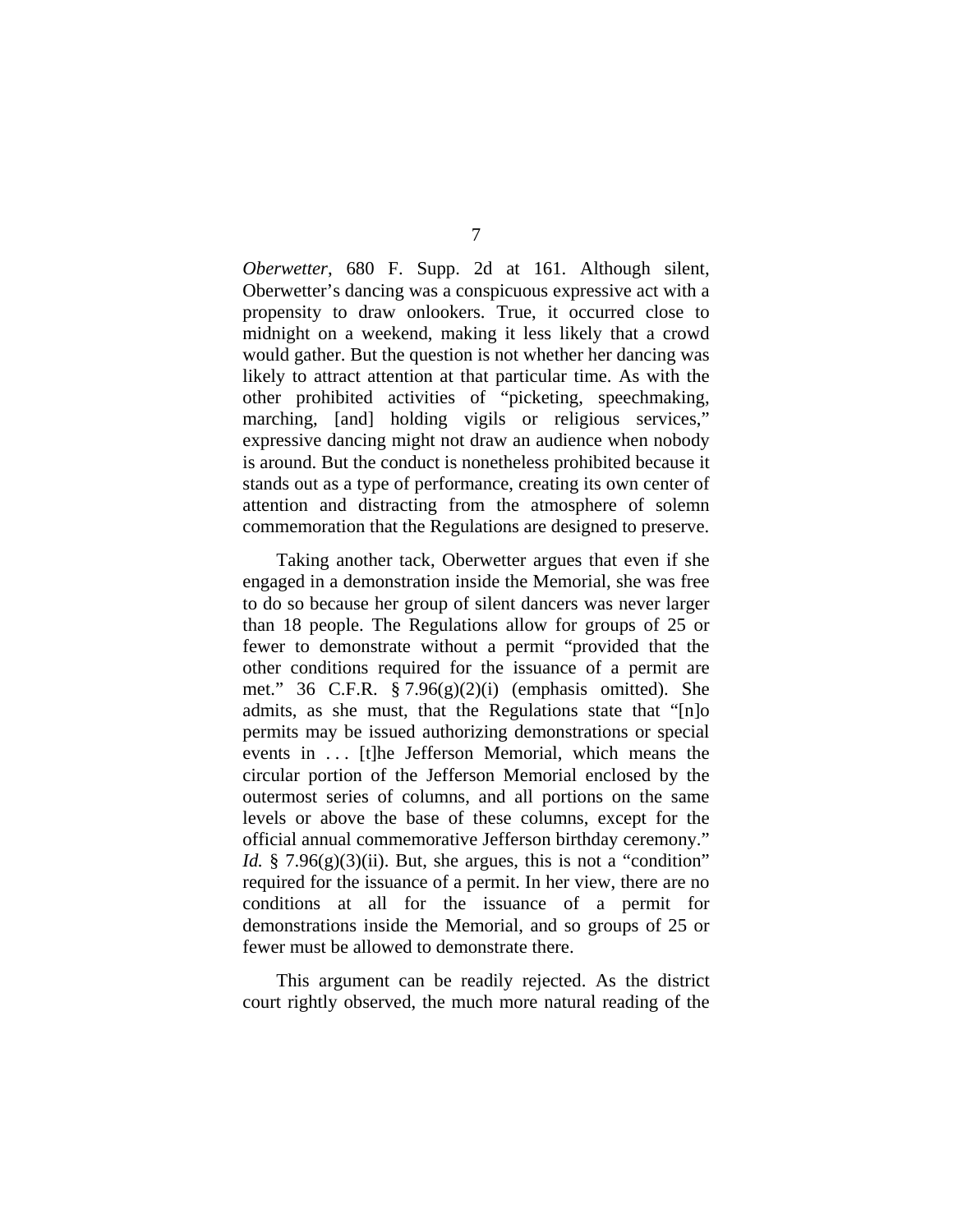Regulations is that being outside of the Memorial is a required condition for any demonstration, meaning that, aside from the official birthday ceremony, no demonstrations of any size are allowed inside the Memorial.

III

 The heart of Oberwetter's complaint is her claim that the First Amendment protects her right to engage in silent expressive dancing inside the Jefferson Memorial.<sup>3</sup> Because the First Amendment "affords protection to symbolic or expressive conduct as well as to actual speech," *Virginia v. Black*, 538 U.S. 343, 358 (2003), there is no question that she had the right to dance in order to express her admiration for Mr. Jefferson. Of course she did. But the question this case presents is whether she had the right to perform her dance inside the Jefferson Memorial.

We analyze Oberwetter's claim under the familiar "public forum" doctrine, which divides government property into three categories for purposes of First Amendment analysis. The "traditional public forum" includes public areas that have "by long tradition or by government fiat . . . been devoted to assembly and debate." *Perry Educ. Ass'n v. Perry Local Educators' Ass'n*, 460 U.S. 37, 45 (1983). The government must respect the open character of these forums, and can only impose speech restrictions that are "narrowly tailored to serve a significant governmental interest." *Ward v. Rock Against Racism*, 491 U.S. 781, 791 (1989). Next is the "limited public forum" or "designated public forum," which comprises "public property which the State has opened for

<sup>&</sup>lt;sup>3</sup> Because Oberwetter brings an as-applied rather than a facial challenge, we do not address whether the Regulations could survive a challenge on grounds of substantial overbreadth. *See Wash. State Grange v. Wash. State Republican Party*, 552 U.S. 442, 449 n.6 (2008).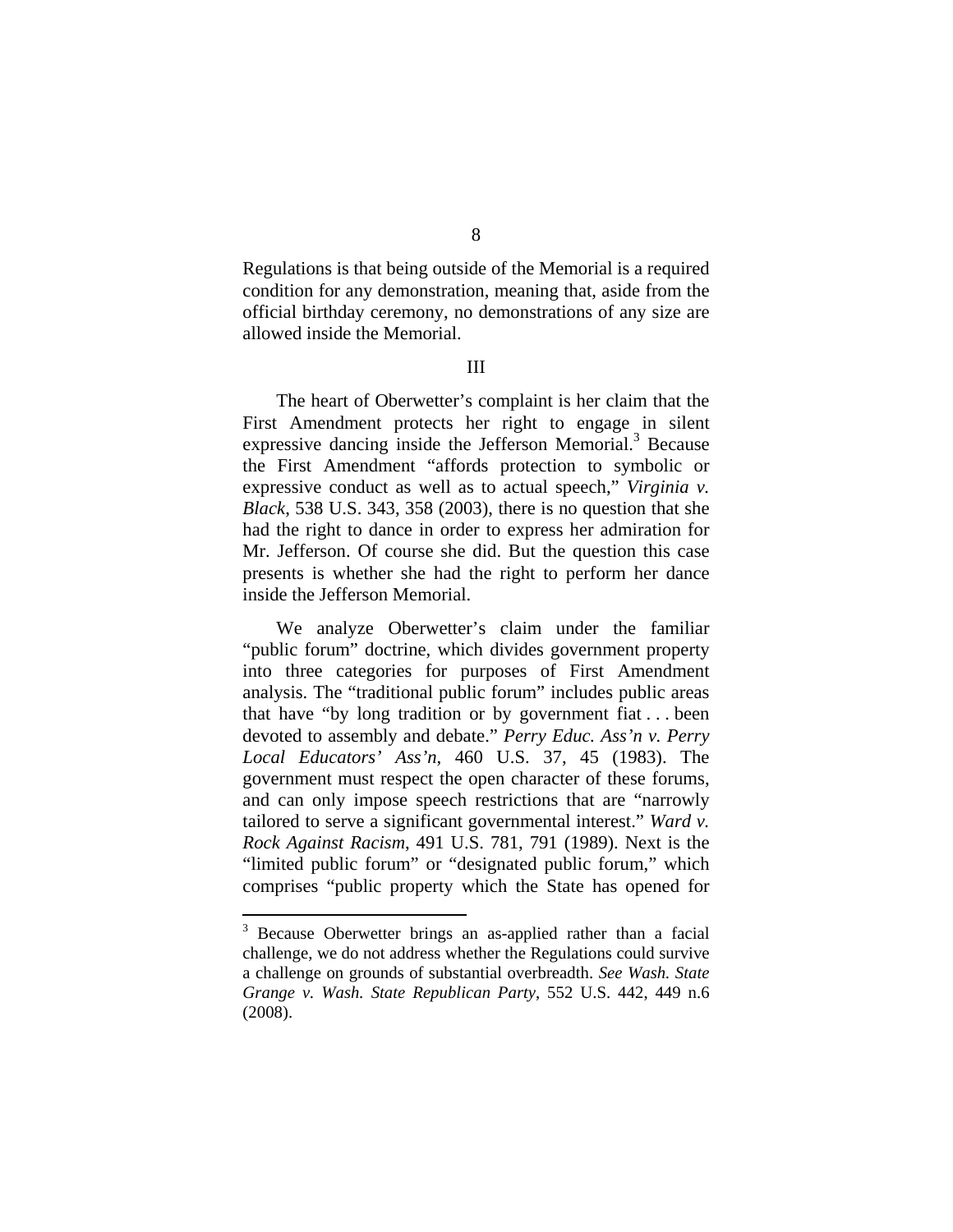use by the public as a place for expressive activity." *Perry*, 460 U.S. at 45*.* Expressive activity in these forums may be restricted to particular speakers or purposes. Third is the "nonpublic forum," which encompasses government property that is "not by tradition or designation a forum for public communication." *Id.* at 46. Here the government "may reserve the forum for its intended purposes, communicative or otherwise, as long as the regulation on speech is reasonable and not an effort to suppress expression merely because public officials oppose the speaker's view." *Id.* This rule recognizes that "[t]he State, no less than a private owner of property, has power to preserve the property under its control for the use to which it is lawfully dedicated." *Greer v. Spock*, 424 U.S. 828, 836 (1976) (quoting *Adderley v. Fla*., 385 U.S. 39, 47 (1966)) (internal quotation marks omitted).

"The dispositive question is not what the forum is *called*, but what *purpose* it serves, either by tradition or specific designation." *Boardley v. U.S. Dep't of Interior*, 615 F.3d 508, 515 (D.C. Cir. 2010). We begin by analyzing the property in this case "at a very high level of generality," adopting "a working presumption that sidewalks, streets and parks are normally to be considered public forums." *Henderson v. Lujan*, 964 F.2d 1179, 1182 (D.C. Cir. 1992). We then examine the history and characteristics of the particular property at issue, mindful "that when government has dedicated property to a use inconsistent with conventional public assembly and debate . . . then the inconsistency precludes classification as a public forum." *Id.*

The district court properly concluded that the area inside the Jefferson Memorial is a nonpublic forum. As a general matter, the interior space of national memorials has not traditionally "been used for purposes of assembly, communicating thoughts between citizens, and discussing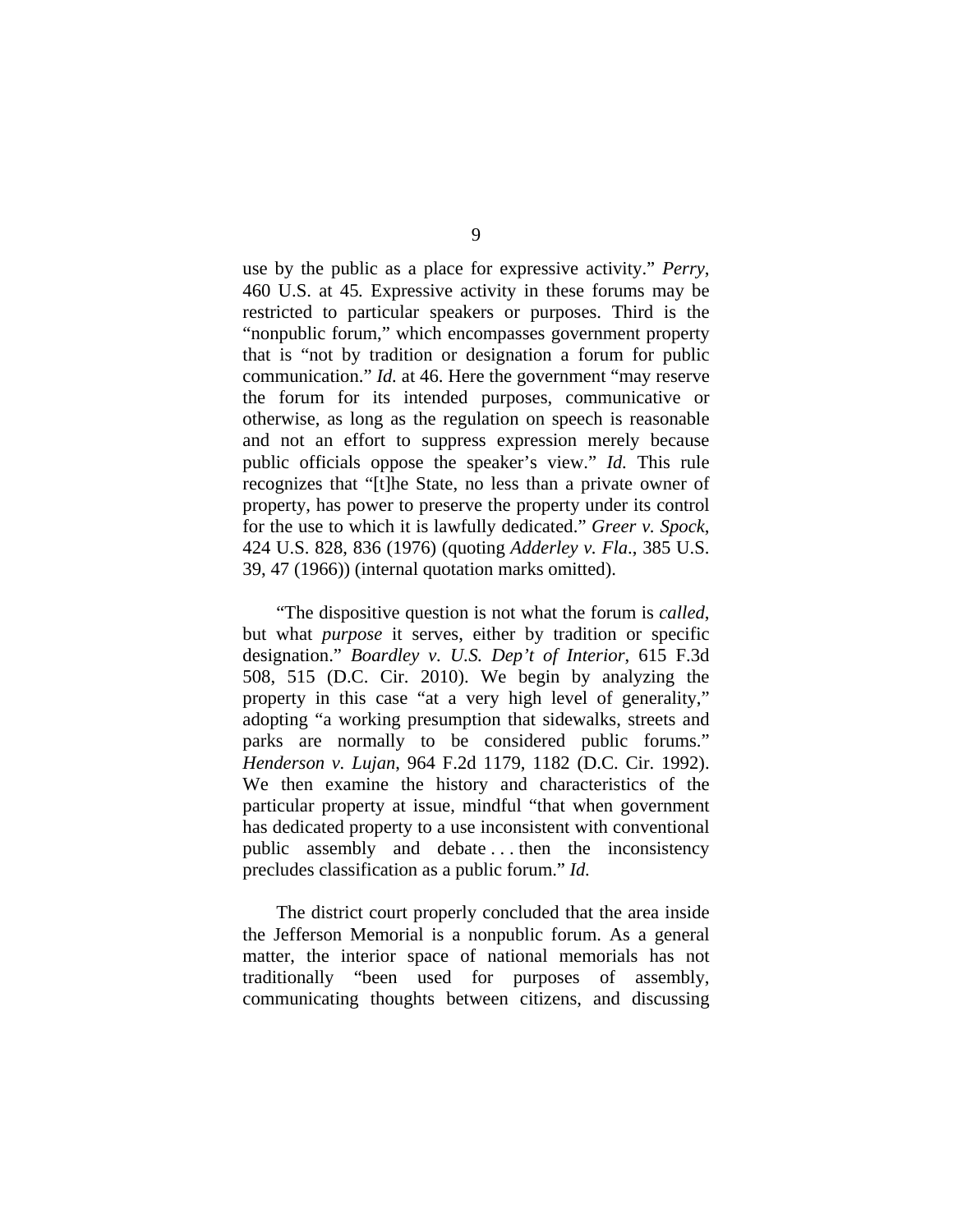public questions." *Perry*, 460 U.S. at 45 (quoting *Hague v. Comm. for Indus. Org.*, 307 U.S. 496, 515 (1939)) (internal quotation marks omitted). National memorials are places of public commemoration, not freewheeling forums for open expression, and thus the government may reserve them for purposes that preclude expressive activity. Oberwetter points out that the Jefferson Memorial is located within the National Park system, and that public parks are quintessential examples of traditional public forums. *See id*. Even so, we have recognized that our country's many national parks are too vast and variegated to be painted with a single brush for purposes of forum analysis. "Presumably, many national parks include areas—even large areas, such as a vast wilderness preserve which never have been dedicated to free expression and public assembly, would be clearly incompatible with such use, and would therefore be classified as nonpublic forums." *Boardley*, 615 F.3d at 515; *see also Lederman v. United States*, 291 F.3d 36, 46 (D.C. Cir. 2002) (noting that "some areas within a large public forum may be nonpublic if their use is specialized") (internal quotation marks omitted); *Cmty. for Creative Non-Violence v. Watt*, 703 F.2d 586, 599 n.35 (D.C. Cir. 1983) (en banc) (plurality opinion) (observing that the Park Service "need not treat the [National Mall] as a monolithic whole"), *rev'd sub nom. on other grounds*, *Clark v. Cmty. for Creative Non-Violence*, 468 U.S. 288 (1984).

In creating and maintaining the Jefferson Memorial in particular, the government has dedicated a space with a solemn commemorative purpose that is incompatible with the full range of free expression that is permitted in public forums.<sup>4</sup> Oberwetter alleges that visitors to the Memorial

<sup>&</sup>lt;sup>4</sup> We are mindful that forum determinations are typically fact intensive, and that we lack a factual record here because the district court dismissed this case on the pleadings. We press ahead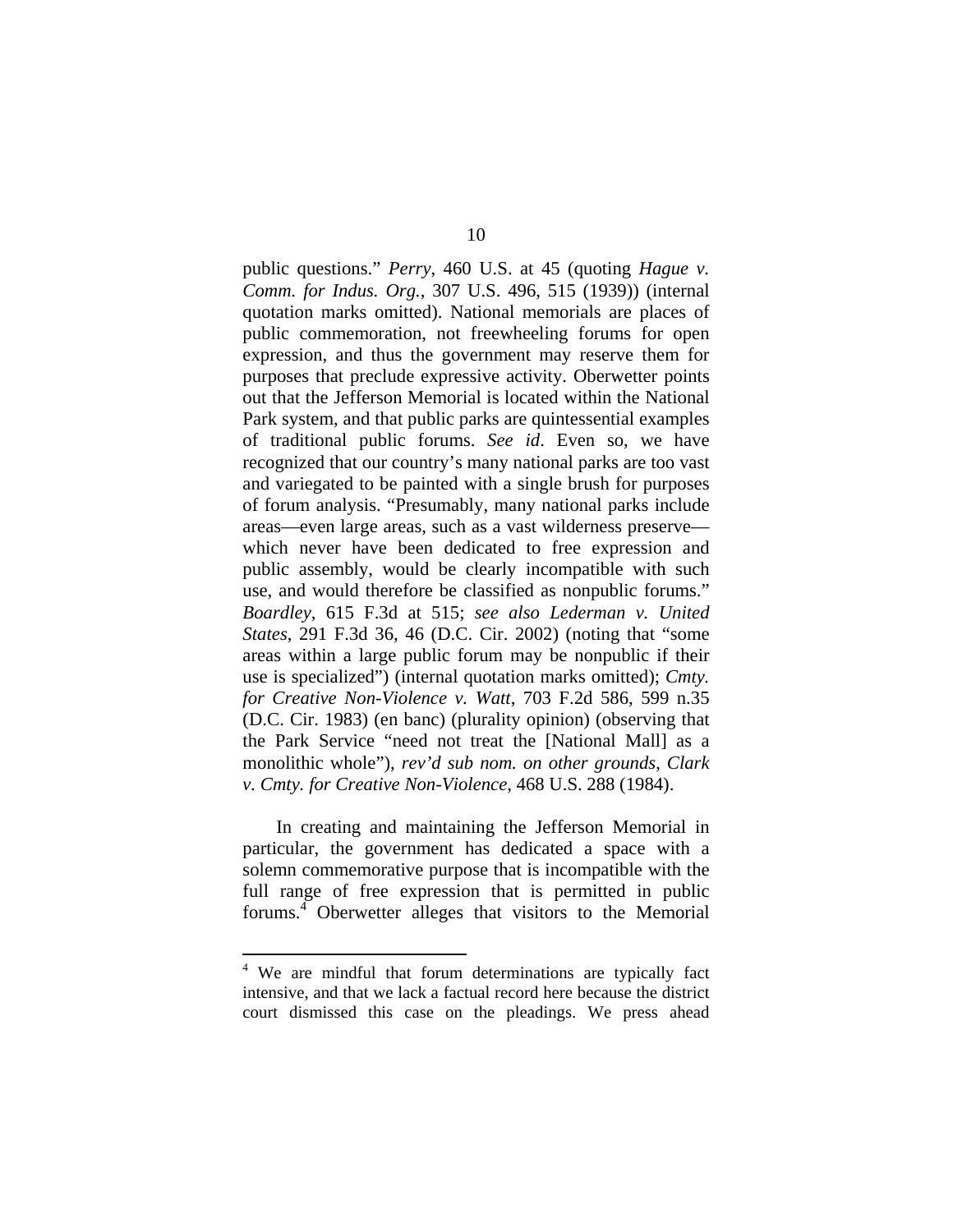regularly "talk loudly, make noise, [and] take and pose for photographs," Compl. ¶ 10, but none of this conduct rises to the level of a conspicuous "demonstration." For three-and-ahalf decades, the Park Service Regulations have sought to "protect[] legitimate security and park value interests, including the maintenance of an atmosphere of calm, tranquility, and reverence in the vicinity of major memorials." 41 Fed. Reg. 12,879, 12,880 (Mar. 29, 1976). The Regulations specifically identify the interior of the Jefferson Memorial as a place where visitors may not engage in expressive activity that "has the effect, intent or propensity to draw a crowd or onlookers." 36 C.F.R.  $$7.96(g)(1)(i)$ . Visitors to the Memorial interior must ascend a stairway, traverse a portico, and pass a sign that says "Quiet / Respect Please" before entering. The Park Police patrol the area, and Oberwetter has pled no facts suggesting that they allow visitors to engage in disruptive demonstrations. Having thus created and maintained the Memorial as a commemorative site, the government is under no obligation to open it up as a stage for the roving dance troupes of the world—even those celebrating Mr. Jefferson.

That the Memorial is open to the public does not alter its status as a nonpublic forum. Visitors are not invited for expressive purposes, but are free to enter only if they abide by the rules that preserve the Memorial's solemn atmosphere. As the Supreme Court has observed, an area "is not transformed into 'public forum' property merely because the public is permitted to freely enter and leave the grounds at practically all times." *United States v. Grace*, 461 U.S. 171, 178 (1983). The government conducts an official ceremony for Jefferson's

nonetheless because the salient features of the Memorial are "generally known within [our] territorial jurisdiction" and "not subject to reasonable dispute." Fed. R. Evid. 201(b).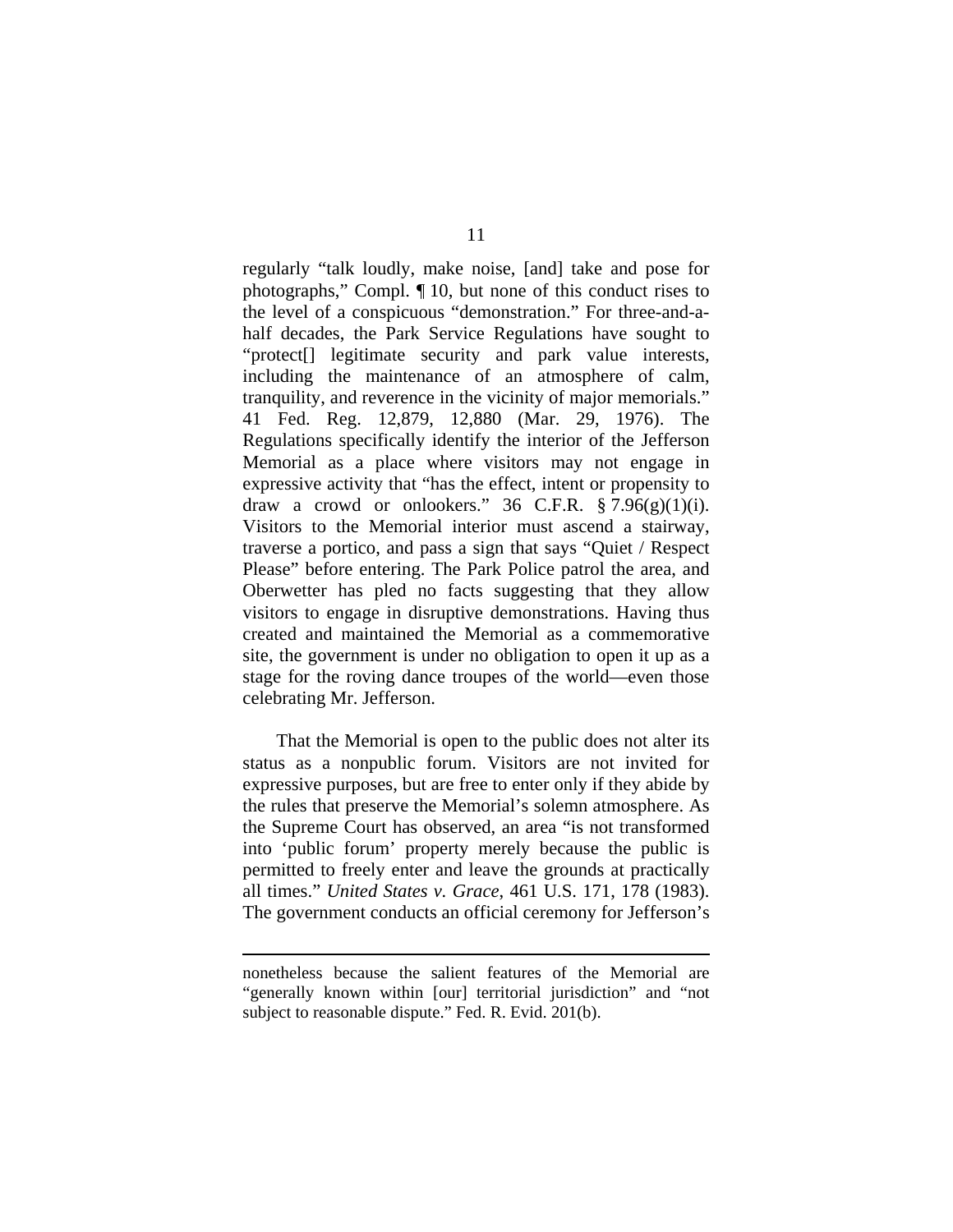birthday inside the Memorial each year, but this is an instance of government speech rather than an open invitation for private speakers. It is of no moment that the Memorial was built in 1943 but not regulated by the Park Service until 1976. Oberwetter has made no allegation that the Memorial was either a traditional public forum or designated public forum before the Park Service's regulation, *see Oberwetter*, 680 F. Supp. 2d at 163, and we have made clear that a piece of government property is not automatically a public forum "merely because the government has for a time stayed its hand" in imposing restrictions. *Henderson*, 964 F.2d at 1183.

Nor is this case like *Grace*, where the Supreme Court held that the grounds surrounding the Supreme Court building could not be deemed a nonpublic forum because there was "no separation, no fence, and no indication whatever to persons stepping from the street . . . that they [had] entered some special type of enclave." 461 U.S. at 179. The physical characteristics of the Jefferson Memorial clearly delineate the nonpublic forum. The ceiling dome sits atop a circular colonnade, marking out a distinct memorial space. The clear boundaries of the Memorial also distinguish it from the restricted-speech zone in *Henderson*, which we struck down in part because it extended far beyond the Vietnam Veterans Memorial and encompassed public lawns and sidewalks that appeared "indistinguishable from ordinary sidewalks used for the full gamut of urban walking." 964 F.2d at 1182.

Having determined that the Jefferson Memorial is a nonpublic forum, we have little trouble concluding that the Park Service Regulations are "viewpoint neutral and reasonable in light of the purpose [of] the forum." *Marlin v. D.C. Bd. of Elections and Ethics*, 236 F.3d 716, 719 (D.C. Cir. 2001) (citation and quotation marks omitted). The Regulations plainly do not discriminate on the basis of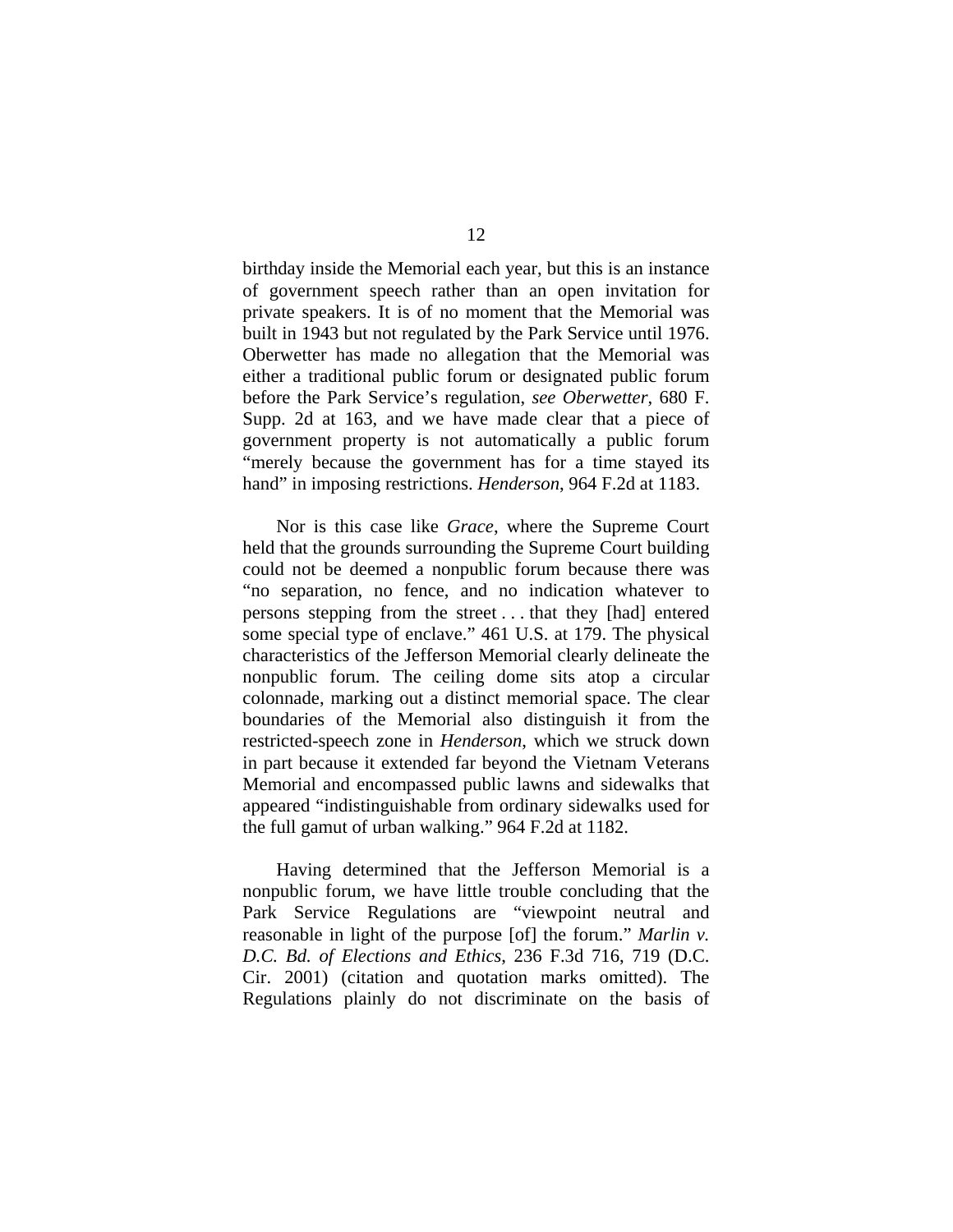viewpoint, but rather prohibit disruptive speech regardless of its message. Oberwetter argues that the government engages in viewpoint discrimination by hosting its own official birthday ceremony in the Memorial while excluding her celebratory dance. This argument fails because the government is free to establish venues for the exclusive expression of its own viewpoint. *See Pleasant Grove v. Summum*, 555 U.S. 460 (2009) (holding that when the government erects a monument on public property, it is not obligated to allow other monuments expressing alternative viewpoints); *Johanns v. Livestock Mktg. Ass'n*, 544 U.S. 550, 553 (2005) ("[T]he Government's own speech . . . is exempt from First Amendment scrutiny."). It would be strange indeed to hold that the government may not favor its own expression inside the Jefferson Memorial, which was built by the government for the precise purpose of promoting a particular viewpoint about Jefferson.

We have noted previously that the Park Service has a substantial interest in promoting a tranquil environment at our national memorials. *See Henderson*, 964 F.2d at 1184 ("Th[e] interest in maintaining a tranquil mood at the [Vietnam] Memorial wall is similar to ones that the Supreme Court and this court have recognized as substantial."). Here the government has reasonably advanced its interest in tranquility because, unlike in *Henderson*, the restriction on expressive activity does not sweep beyond the actual Memorial space. Outside the Jefferson Memorial, of course, Oberwetter and her friends have always been free to dance to their hearts' content.

#### IV

Finally, we turn to Oberwetter's claims against Officer Hilliard under *Bivens v. Six Unknown Named Agents*, 403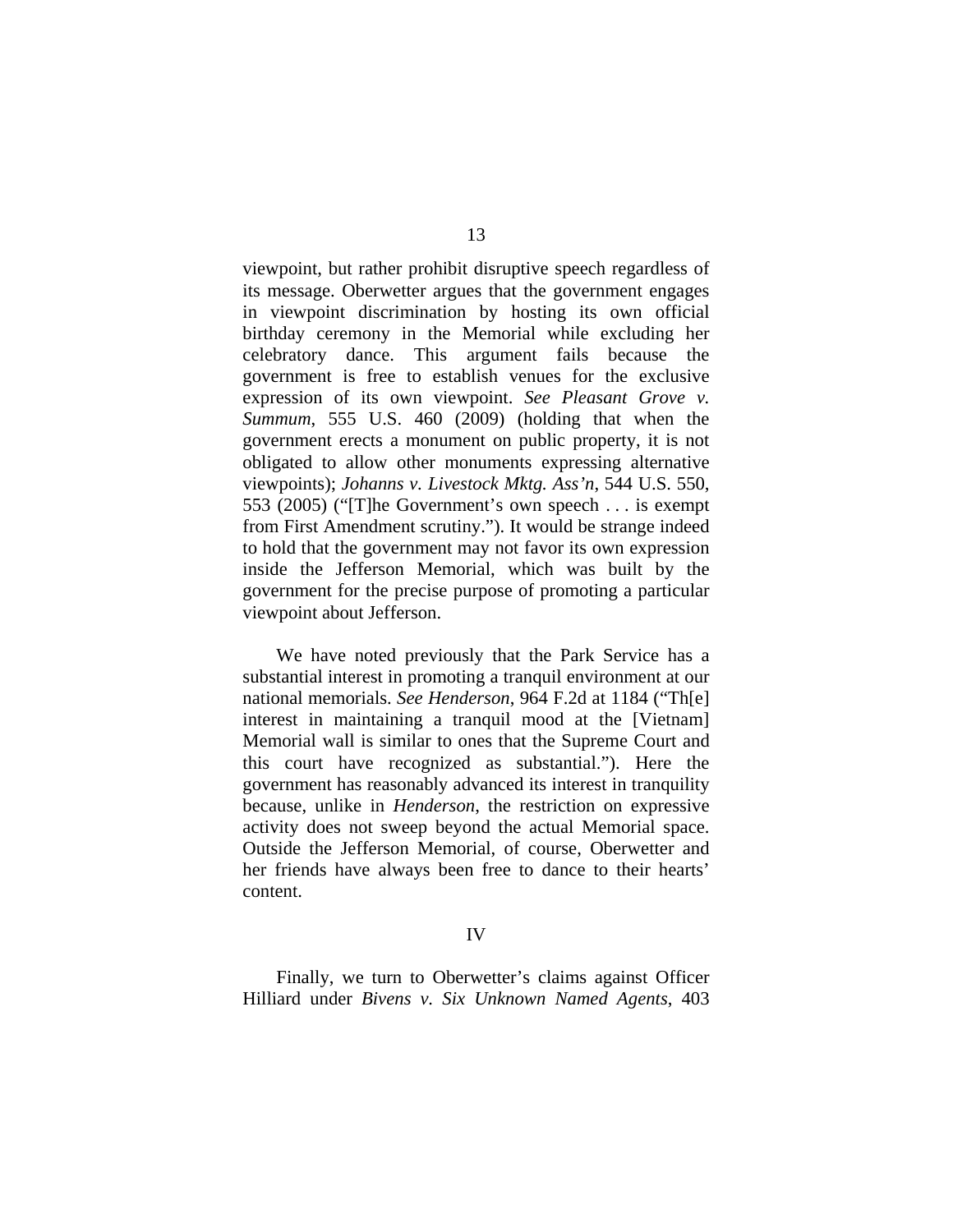U.S. 388 (1971). Oberwetter alleges that Hilliard personally violated her First and Fourth Amendment rights by infringing her right to free expression, arresting her without probable cause, and subjecting her to excessive force. "Although government officials may be sued in their individual capacities for damages under *Bivens*, qualified immunity protects officials from liability 'insofar as their conduct does not violate clearly established statutory or constitutional rights of which a reasonable person would have known.'" *Atherton v. District of Columbia*, 567 F.3d 672, 689 (D.C. Cir. 2009) (quoting *Harlow v. Fitzgerald*, 457 U.S. 800, 818 (1982)). In evaluating a claim of qualified immunity, we first "determine whether the plaintiff has alleged the deprivation of an actual constitutional right at all, and if so, proceed to determine whether that right was clearly established at the time of violation." *Stewart v. Evans*, 351 F.3d 1239, 1243 (D.C. Cir. 2003) (quoting *Wilson v. Layne*, 526 U.S. 603, 609 (1999)).

Hilliard's alleged conduct did not violate Oberwetter's clearly established constitutional rights. She had no First Amendment right to stage an unlawful performance inside the Jefferson Memorial, and in doing so created the cause for her own arrest. She alleges that Hilliard acted out of malice, arresting her for no good reason after she questioned his authority. But in fact her arrest was prompted not merely by her questioning Hilliard, but rather by her failure to comply with his lawful order during the course of her unlawful conduct. In any event, Hilliard's motive would not affect the existence of probable cause, which depends "on an objective assessment of the officer's actions in light of the facts and circumstances confronting him at the time . . . and not on the officer's actual state of mind at the time the challenged action was taken." *Maryland v. Macon*, 472 U.S. 463, 470-71 (1985). Hilliard was objectively justified in arresting Oberwetter because he observed her breaking the law.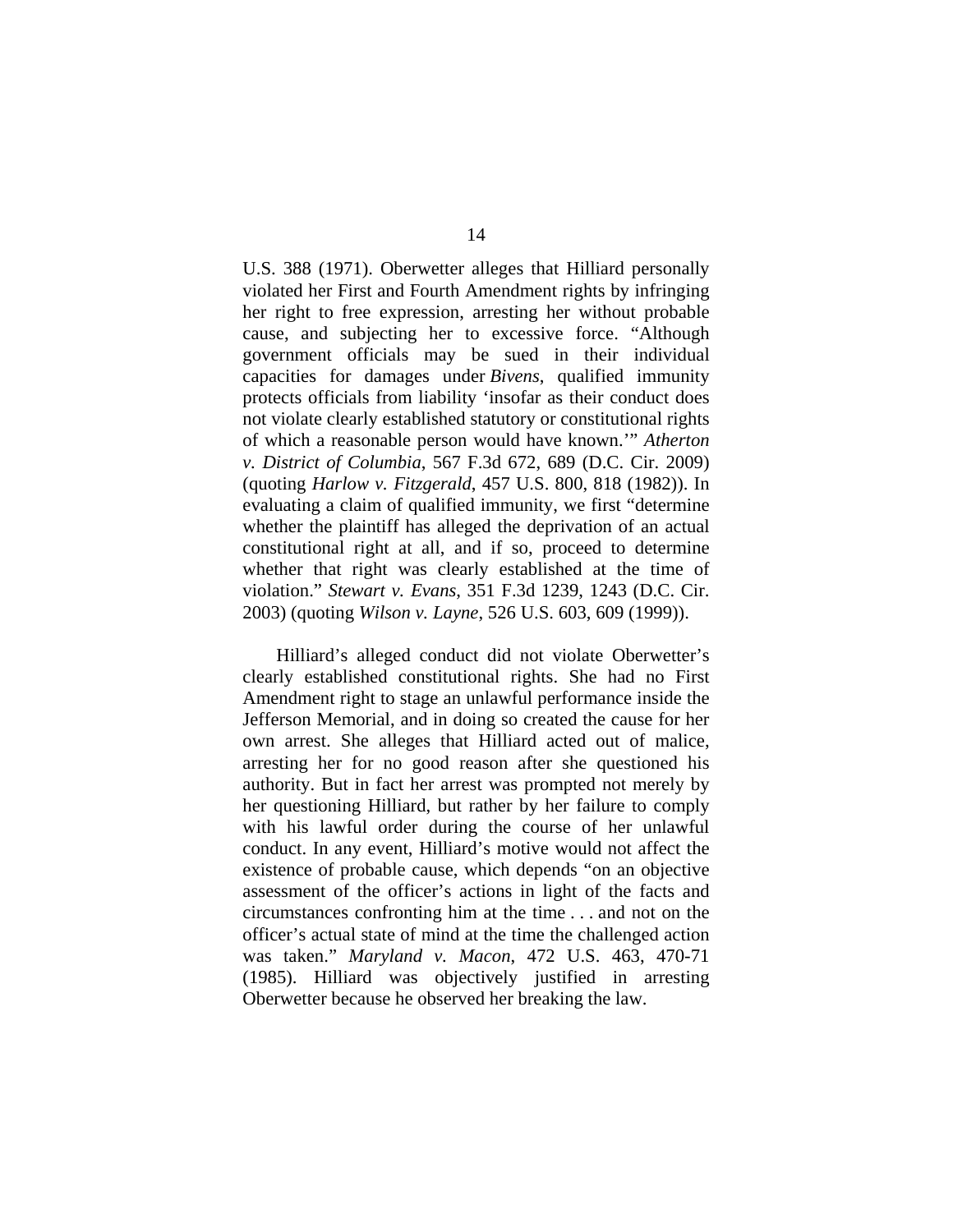Oberwetter's remaining *Bivens* claim is that Hilliard violated the Fourth Amendment by using excessive force when he pulled her arm behind her back and pushed her up against a stone column during her arrest. In general, police officers have authority to use "some degree of physical coercion" when subduing a suspect, *Graham v. Connor*, 490 U.S. 386, 396 (1989), as long as the amount of force used is reasonable. In Judge Friendly's famous formulation, "Not every push or shove, even if it may later seem unnecessary in the peace of a judge's chambers, violates a prisoner's constitutional rights." *Johnson v. Glick*, 481 F.2d 1028, 1033 (2d Cir. 1973). We determine the reasonableness of force based on "the facts and circumstances of [the] particular case, including the severity of the crime at issue, whether the suspect pose[d] an immediate threat to the safety of the officers or others, and whether [s]he [wa]s actively resisting arrest or attempting to evade arrest by flight." *Graham*, 490 U.S. at 396. "The calculus of reasonableness must embody allowance for the fact that police officers are often forced to make split-second judgments—in circumstances that are tense, uncertain, and rapidly evolving—about the amount of force that is necessary in a particular situation." *Id.* at 396-97. Thus, for Oberwetter's claim to prevail, "the excessiveness of the force [must be] so apparent that no reasonable officer could have believed in the lawfulness of his actions." *Wardlaw v. Pickett*, 1 F.3d 1297, 1303 (D.C. Cir. 1993).

Although Oberwetter's alleged violation was far from "sever[e]," her complaint nonetheless makes clear that Officer Hilliard's use of force was not excessive. Most instructive on this point is *Wasserman v. Rodacker*, 557 F.3d 635 (D.C. Cir. 2009), where a man was forcibly arrested after refusing a police officer's request to stop and answer some questions while walking his dog in violation of a leash law. Although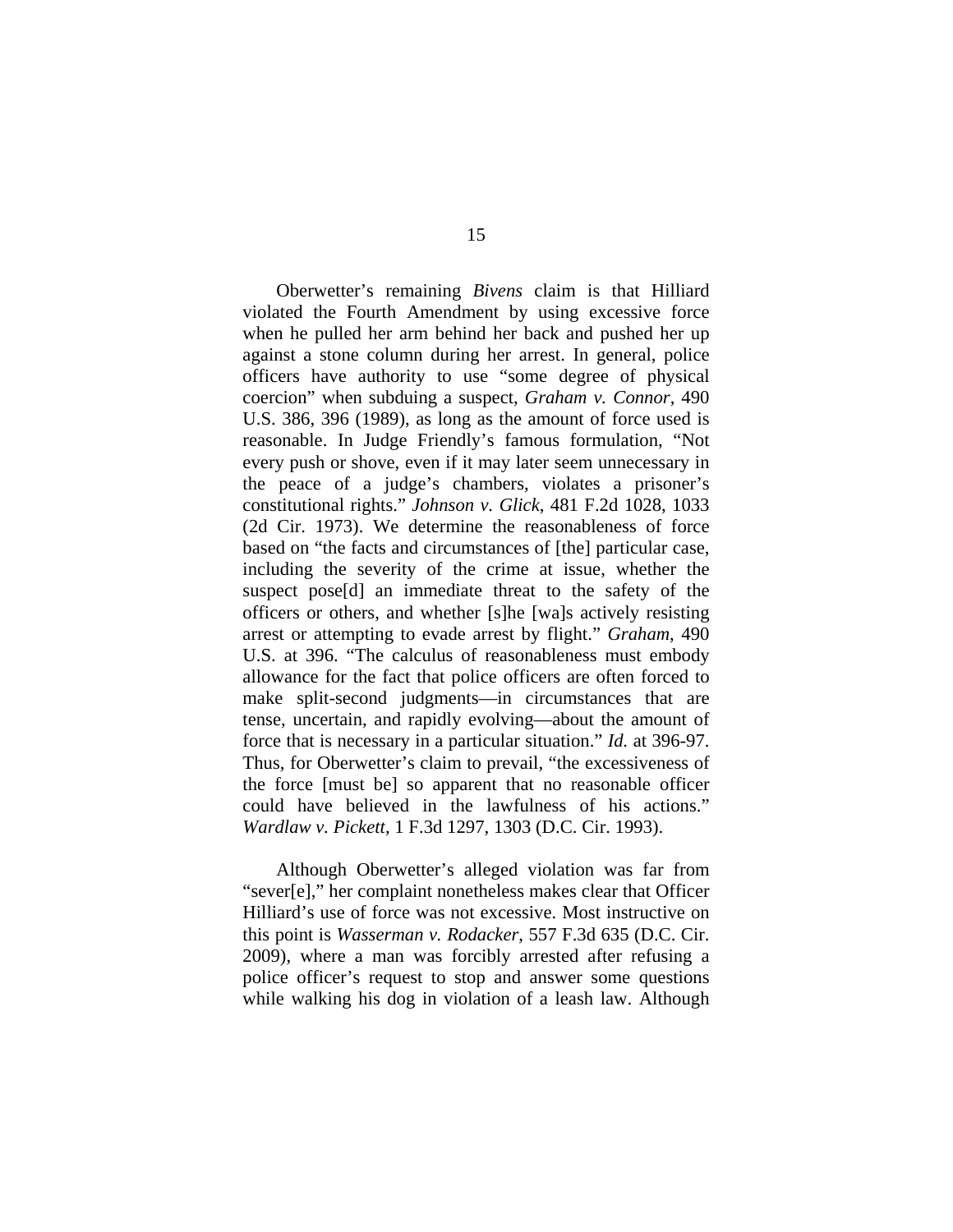the man eventually stopped and "was not moving or offering any resistance," the officer "forcefully pressed upwards on [his] arm before handcuffing him, causing him pain." *Id*. at 641. The court held that the use of force was reasonable because the man's "refusal to obey [the officer's] order prior to his arrest suggested that he might try to resist or escape." *Id*. The court also found it significant that the man "suffered no bruise or injury, which tends to confirm that [the officer] did not use more force than reasonably appeared necessary to secure [his] compliance." *Id*. (internal quotation marks omitted).

The same factors are dispositive in the present case. Oberwetter admits in her complaint that before she was arrested she twice refused Hilliard's order to stop dancing and leave the Memorial. She also admits that she was accompanied by a group of 17 other people at the time, which in our view could have caused Hilliard to be reasonably worried that events might get out of hand. This is especially true given the lateness of the hour and the unusual activity of the crowd, whose intentions he did not know. Under such circumstances it was not clearly unreasonable for Hilliard to take decisive action to subdue Oberwetter quickly and forcefully, thereby reducing the risk of interference or escape. Given that some force may have appeared reasonably necessary, Hilliard's alleged actions were not markedly different from what we would expect in the course of a routine arrest. As in *Wasserman*, the fact that Hilliard did not cause Oberwetter any serious bodily injury tends to confirm that the use of force was not excessive. *See also Wardlaw*, 1 F.3d at 1304 & n.7 (noting that while the absence of a severe injury "is not by itself the basis for deciding whether the force used was excessive, it does provide some indication" that the degree of force was reasonable).